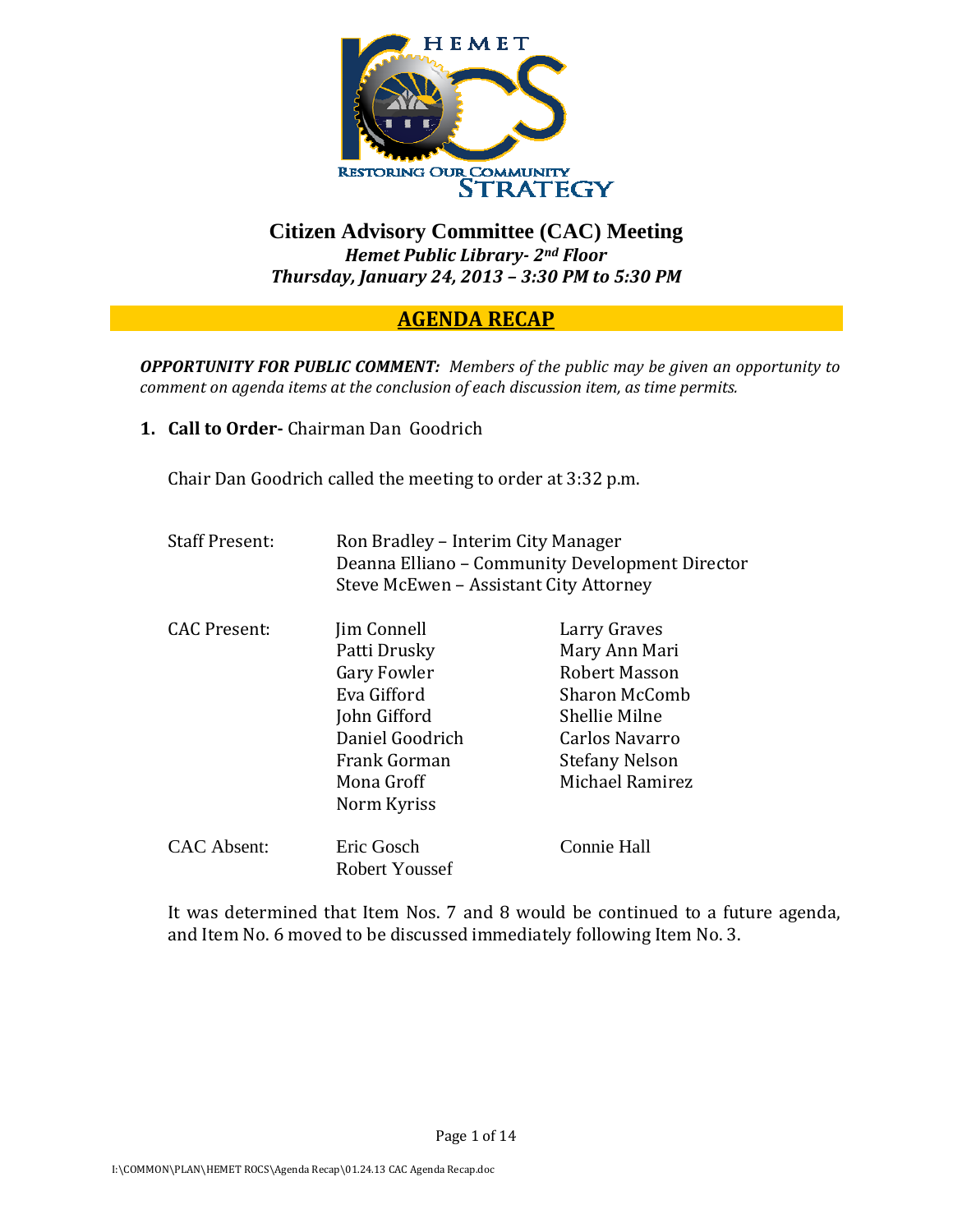#### **2. Introduction of New City Council CAC Liaisons and Interim City Manager**

CDD Elliano introduced new City Council Liasions, Mayor Robert Youssef (not present) and Council Member Shellie Milne, along with new Interim City Manager Ron Bradley.

## **3. Comments or corrections to the November 29, 2012 CAC Agenda Recap (distributed via email to CAC members)** *CAC members*

The November 29, 2012 Agenda Recap was approved as presented.

## **6. Response to Community Comments regarding CAC discussion of potential rental unit fee/business license tax –***Community Development Director Elliano*

Chair Goodrich deferred to Assistant City Attorney Steve McEwen for an explanation regarding the rental unit fee/business license tax item.

Assistant City Attorney McEwen introduced himself and indicated that he would be providing an explanation regarding this item. He advised the audience that the CAC was a voluntary group who possessed no decision making authority. He explained that the CAC generally participates in brainstorming sessions and discussions in an effort to formulate ideas and possibilities to present to the City Council. He added that neither the CAC nor the City Council had the ability to impose a tax or business license fee on the residents of the City. If there was going to be any increase to any tax in the City, it would require a two-thirds vote by the residents of the City, pursuant to Proposition 218 which is something that every City in the State of California must follow. Therefore a ballot proposition would be required.

There has been discussion amongst this Committee from time to time on ways to increase revenue for public safety purposes, and a lot of ideas have been thrown out there. One of the ideas discussed at a couple of meetings was to explore the possibility of increasing the business license fee for rental units in the City. At this point there hasn't been any formal recommendation made, or action taken. The CAC can take a vote and make a recommendation, but thus far that has not happened, and there has been no direction from the Council to take any specific action on this subject. What we are really dealing with right now is some ideas that were presented in a brainstorming session, and then discussed in an open public forum. Any idea from this body could be presented to the City Council, and if the Council wanted to increase the business license tax, they could have the item placed on a ballot for the Hemet voters to decide.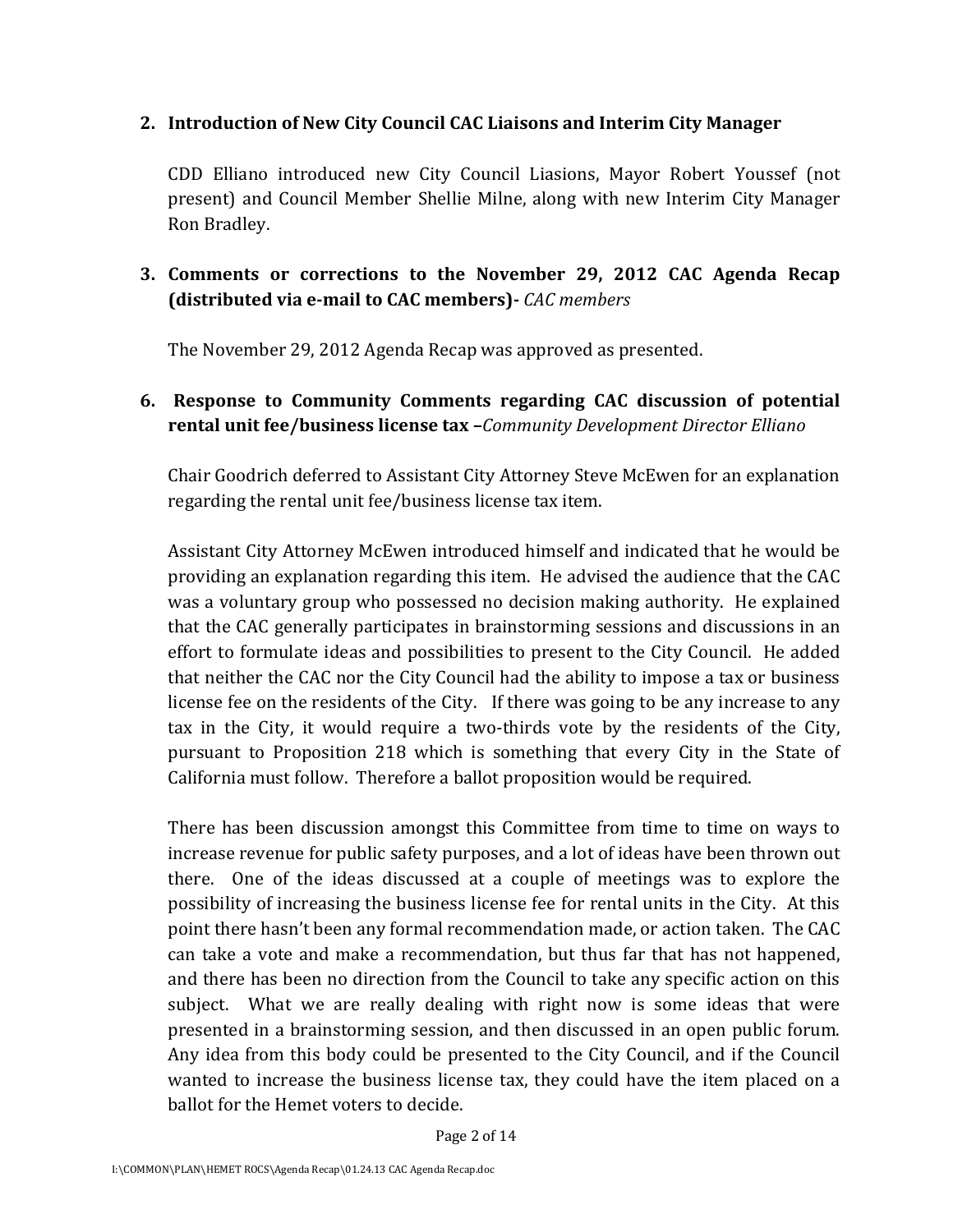CAC Member Robert Masson made a motion to remove the Business License tax/ rental fee item from the agenda until such time that more input has been received from the public.

Chairman Goodrich clarified the motion and asked for a second.

City Attorney McEwen suggested a roll call vote.

CAC Member Sharon McComb expressed her feeling that it would be a mistake to remove the item from the agenda with the number of concerned residents present to hear the discussion.

CAC Member John Gifford noted that that if the item were removed from the agenda then it could not be discussed. Noting that the CAC was acting as an advisory group, and that there were over 300 members of the public present to assist them, he suggested that the matter at the very least be discussed and continued, rather than being removed from the agenda.

CAC Member Mary Ann Mari concurred, noting that the reason for the large public turnout was in response to this item, and it should be discussed. She suggested that discussing it now may dispel some of the concern and frustration of the public, and perhaps prompt the CAC to remove the whole matter from further discussion, and take it off the table completely.

CAC Member Mona Groff asked if CDD Elliano was intending to clarify the matter as part of her staff presentation.

CDD Elliano stated that staff was prepared to clarify the differences between what a rental registration program might be and what a business license tax program might be, as ideas. However, as City Attorney McEwen mentioned, the overall miscommunication that was out there, perhaps as the result of a flyer that the City did not produce, was that there would be some consideration for a tax, or that this group would be approving such a tax, or putting such a tax forward, and that is not the case, sa explained by the City Attorney. Since the item is on the agenda, if the CAC wishes to do so, it can take comment from some speakers, have discussion amongst the group, and determine what additional information the CAC would like to receive to assist them in making any recommendations regarding rental unit programs. She asked if the CAC would like to hear a presentation on the two types of rental programs before they proceeded with any discussion.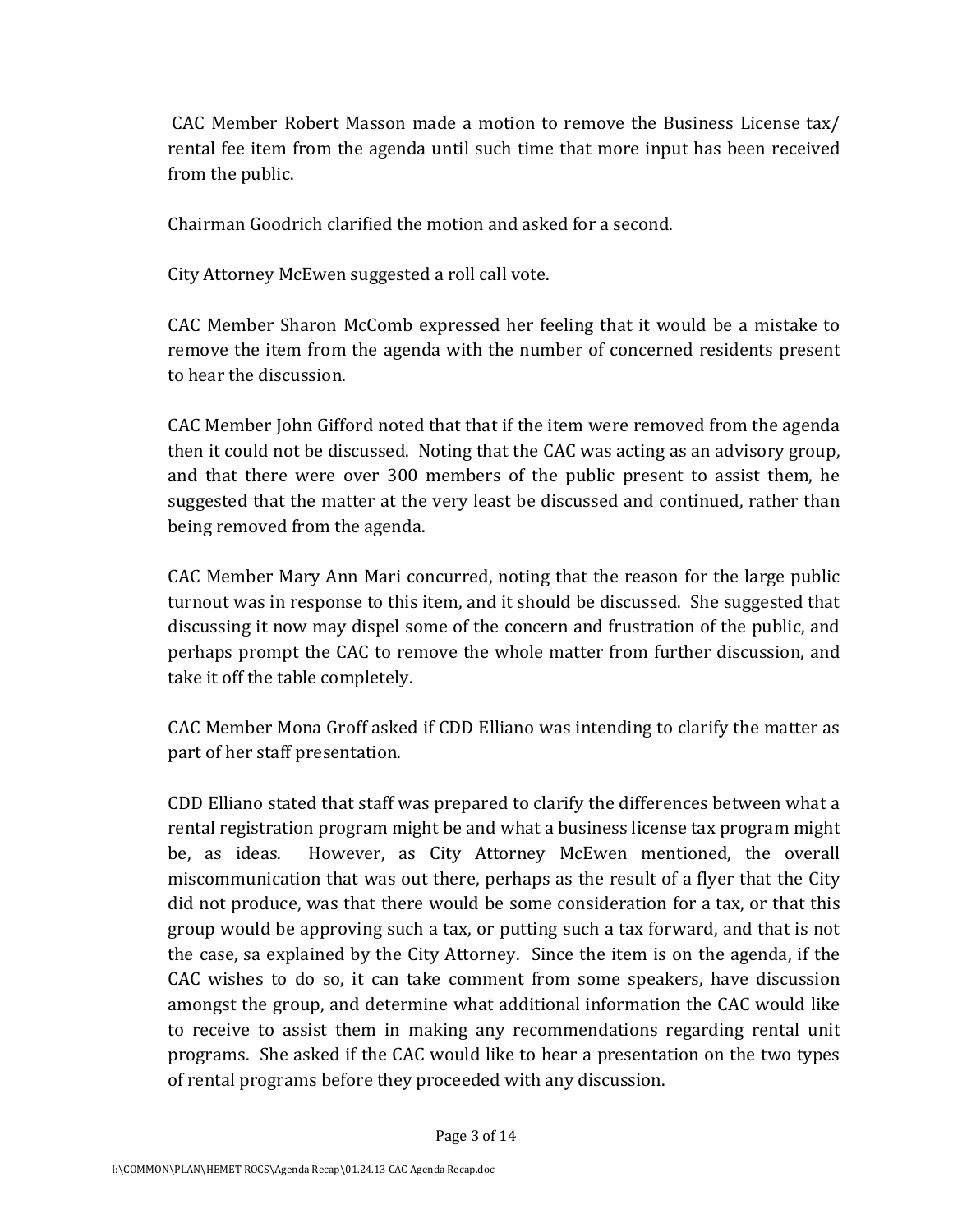CAC Member Gifford noted that there was still a motion and a  $2<sup>nd</sup>$  on the table that needed to be dealt with.

At the request of the Chairman, Minutes Secretary Shaw re‐read the motion that had been made.

CAC Member Masson withdrew his motion from the table.

Chairman Goodrich deferred to CDD Elliano for her explanation regarding the rental programs that have been discussed.

CDD Elliano embarked on her presentation, beginning with the Rental Unit Inspection Program, which she noted many communities have adopted. She explained that under this program, a rental property owner would pay an annual fee for the City to come in and inspect their rental units on an annual basis. Such a program would not impact most of the members of today's audience, who are primarily Mobile Home Park (MHP) residents, as Mobile Home inspections within traditional MHP's are provided for under Title 25 of the California Government Code, and would therefore be exempt from any fees implemented under the Rental Unit Inspection Program. Some mobile homes that are in subdivisions rather than parks, such as those in Sierra Dawn, may be affected, but that is something that we would have to get further clarification on.

For those in the audience who may be wondering why we are focusing on rentals, statistically rental properties tend to have a 48% larger propensity for crime than owner‐occupied units. Many similar programs in other communities have a "good land-owner" discount or exemption once it has been established that the rental property is not problematic. However, we have a large number of absentee landlords in our City who have rentals here but do not reside here themselves, and do not screen their tenants. We have dealt with many of these units, and it is these types of rentals that we are focusing on finding solutions.

Another idea that has been discussed by the CAC for its potential to generate revenue is the existing Business License Ordinance, which has a number of formulas for how businesses are required to pay for an annual business license. Depending on the type of businesses, there are different types of schedules. There is one particular schedule that applies to rental units. This schedule does not apply only to apartments, but rather covers many types of rentals, including storage units, assisted living facilities, office space, etc. This also includes MHP's to the extent that the MHP owner is paying the fee. This business license tax was established many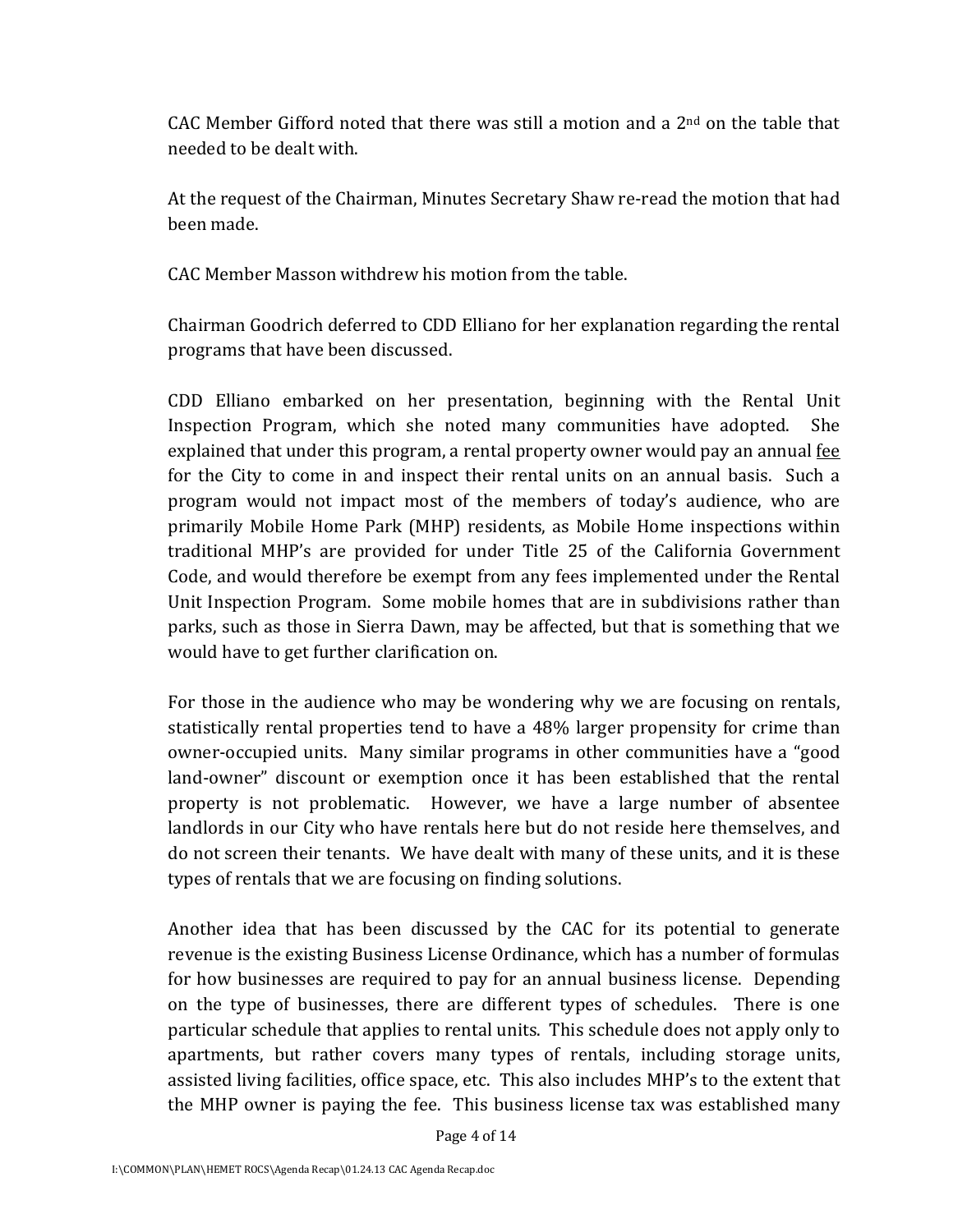years ago and is set in place. It cannot be adjusted, increased or amended without a ballot vote. It is set at \$40 per year per business for up to the first three units, and then an additional dollar for each unit thereafter.

CAC Member Mari noted that she has 182 units in her MHP and recently paid close to \$2600, a portion of which was for the city business license tax.

CDD Elliano noted that for conventional MHP's, there are also state fees that must be paid, which the City is obligated to collect from all parks within the City. The City keeps a portion of the fee, which is supposed to cover the City's costs of collection and MHP inspection, and then forwards the remainder of the fee to the State of California.

Some of the discussions with the CAC have been regarding what can be done to improve the City, and how revenues can be raised that could be directed to public safety. There are many other forums that feel the abatement of crime is just as important as the matter that brought this audience here today.

CAC Member Mari recommended that the organized presentations within the audience be permitted to speak before the Committee.

Chairman Goodrich noted that he had received several speaker slips for which a handful included organized group speakers.

CAC Member Larry Graves introduced himself as a new CAC member, having been appointed in October. He noted that he had recently manned the ROCS booth at the Farmer's Market with Community Investment Director John Jansons. He stated that he was representing the Hemet West Mobile Estates, and commended the CAC for their work thus far. Having been absent from the November CAC meeting, he indicated that he took exception to the CAC's idea of moving forward with the establishment of a \$25 per month rental unit fee. He read a prepared statement notating the reasons that he felt that MHP's should be left out of this equation.

Chair Goodrich asked if there were any other CAC member who wished to speak before moving on to public comments. Since there were none, he invited Donna Banks to the podium to speak for her group.

Donna Banks introduced herself as the president of the Valley Mobile Home Residents Association, and stated that she would like to explain the flyer that she had generated and how a \$25 per month fee would impact MHP residents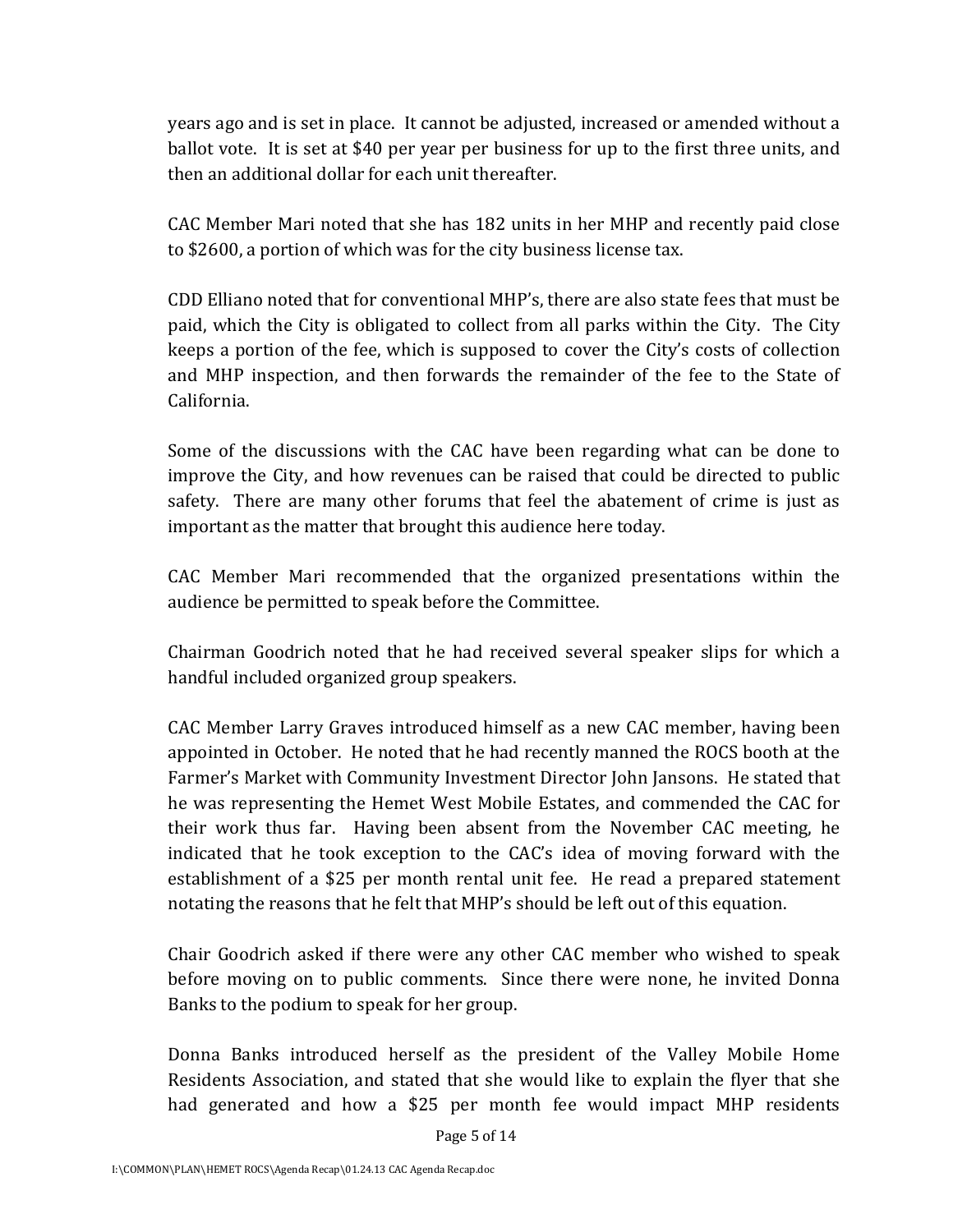throughout the valley. A MHP owner would not be in a position to absorb this fee, and it would, therefore, be passed along to the park residents. This is our concern. She thanked Chairman Goodrich for the information that was made available, and noted that if they had been given the information that the City Attorney had provided today, they might not be at this point. She recommended that the rental unit fee be completely removed from the agenda as an item of consideration, and suggested that rather than a rental tax, perhaps a utility tax should be considered for everyone in the City, and not just renters.

Chairman Goodrich thanked Ms. Banks for her speech, and invited Julie Pauley to the podium.

Julie Pauley introduced herself as a representative of WMA. She advised that she had been present for a couple of CAC meetings that had included discussion of this item, and that there was mention of how it would be a great opportunity to increase the police force of the City. Even after addressing the CAC with Ms. Banks regarding how impacted some of the senior citizens in the valley MHP's would be, the CAC indicated their desire to move forward. She went on to explain that most of the residents in the audience today own their mobile homes, but rent the land within the MHP's that their homes sit on. They pay property taxes, and the imposition of a rental tax would be adverse. We would support looking at other cost recovery methods, but encourage this committee to discontinue this attack on renters.

Erin Guzman introduced herself as the attorney for the Hemet West Mobile Estates, speaking on behalf of the residents. She explained that if the proposed fee were imposed, her client would be unable to avoid passing the fee along to the residents. She stated that she had a petition with over 300 signatures opposing the fee, noting that this type of an increase was one that few of the residents could sustain, and that they did not want to see this burden placed on them. She noted that a majority of the mobile homes with the City's parks were owned by their residents, with only a handful of abandoned homes whose owners had been unable to sell them being rented out by the parks. She respectfully requested that the CAC not proceed with recommending this tax proposal.

Karen Howard: As a homeowner in Hemet West I pay property taxes and space rent. The owner of the park also pays property taxes. To put us in the same category as the people causing the problems within the City is inappropriate. She voiced her opposition to the proposed rental unit fee.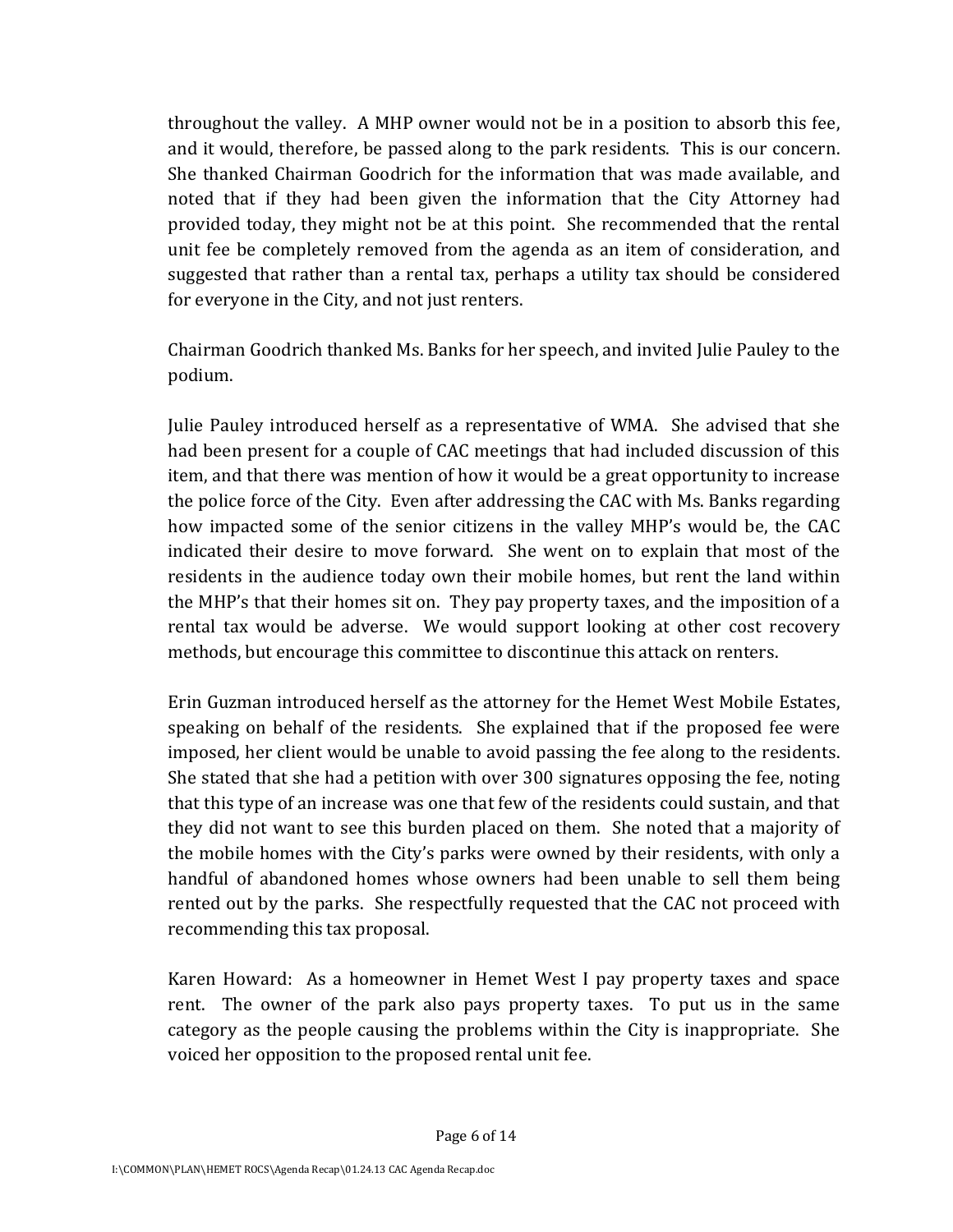James Darby: I haven't heard anybody mention rent control property. Per the California Civil Code, rent control properties in Hemet are governed by the City. It seems a conflict of interest when we go to the City to protect our rent control, and they are going to raise our rents. Any increases that are passed on to the landlord will ultimately be passed on to the residents. We have a great park owner who could impose a percentage rental increase each year, but only charges a \$5 increase. Food, medicine, and rent are the necessities of life, and we would have to take from one to pay a rent increase.

William Charles McCowsky: Expressed his opposition to the proposed rental unit fee, and also expressed frustration with a past Rent Review Committee at which the residents of the Colonial Country Club Mobile Home Park were basically required to absorb the cost of the property owner's taxes. He noted that some of the areas that are designated as "senior only" should be restructured, and then discussed a criminal incident that had happened in their park. We need the City's help in eliminating the criminal element in our City so that the cost of police can be reduced.

Claude Elliot: Noted that he has been a Hemet West resident for eight years. He referred to the subject of absentee landlords, and asked why the City didn't target those landlords for cost recovery efforts and increased revenues for police protection. He concurred with Mr. McCowskey's comments regarding criminals coming into the valley, and stated that he hoped the City was able to do something that would help everyone.

Louise Ellison: Addressed the Committee as a resident of Eden Roc Mobile Home Park. The Press Enterprise published an article several months ago regarding crime in Hemet, which brought it to my attention that I live in an area where over 90% of the City's crime occurs. I was amazed when I read that most of the crimes happen in the early morning to middle of the afternoon hours. Within a couple hundred feet of this building are several dozen parked police cars. She suggested that some of those cars be parked in her neighborhood and moved occasionally as a deterrent, noting that a perpetrator would be less likely to commit a crime in the vicinity of police car. Another problem is the people that hang out at Walgreens after 5:00 p.m., and bang on the backs of customer's cars, creating an unsafe environment. Loiterers need to be eliminated so that people can feel safe again.

Unidentified Member of the Public: Commended the City of Hemet's Police volunteers, and suggested that it might be a good idea to increase the volunteer unit. A lot of people in this room today might be willing to volunteer.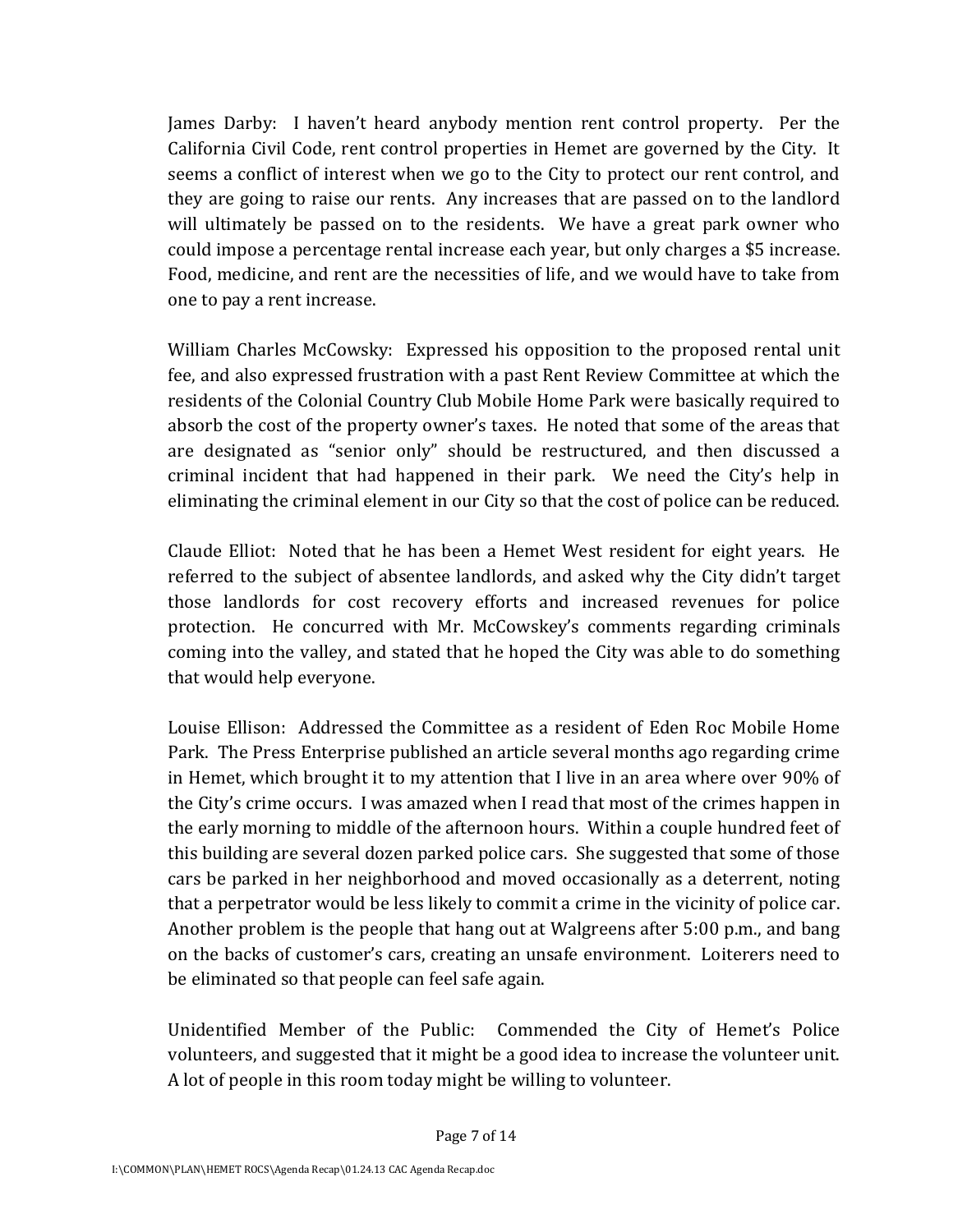Lynn Valmer: Addressed the CAC as a landlord as well as a renter in Hemet. I have a great family renting my five‐bedroom family home, and I dropped the rent by 30% because they came to me and indicated that they could no longer afford what they were paying. They are decent people, and it is hard to find that in renters. She asked if it was correct that if the rental unit fee were to appear on the ballot and pass that it could go into the general fund and not necessarily even have to be used for public safety.

Annie Greenfeld: Currently resides in the Saddleback Mobile Home Estates where she has been for approximately three years. She is in agreement with the \$25 fee, and feels that public safety has to be the first priority. Because the City has so many senior citizens, it is the City's job to protect them, but it can't be done on their backs, by charging them a tax. She suggested that grants be sought, and perhaps some assistance in writing the grants. Everyone is in agreement that more police protection is needed, but the citizens don't understand why the City is not looking for other funding sources. There are programs out there; the City just needs to get creative in finding them.

CDD Elliano advised that the Police Chief could not be present for today's meeting, but indicated that the Police Department had been aggressively pursuing various avenues for funding, including grants.

John Sumner: Stated that when he moved to Hemet in 1982 it was one of the prettiest cities in California. There was no crime, prostitution, gangs or drugs. You could walk down the streets and feel safe. Then, about five or six years ago the politicians decided to start bussing in the criminals and parolees and the atmosphere of the community has changed dramatically since then.

Jacqueline Reed: Thanked everyone for showing up today, and noted that she is a retired nurse who has lived in the community for many years. She is living on one quarter of the income that she brought in as a nurse, and cannot afford any increase in her rent. She resides in Eden Roc, where they have a neighborhood watch program that takes care of their park with vigilance, which is necessary to come up with different ideas and thoughts to address challenging issues.

Kevin Sechrest: Addressed the CAC as a Hemet resident that has attended several ROCS meetings. He is disappointed, as are many residents, to hear about the \$25 fee associated with rentals. The Rental Housing Inspection program is the key to turning this town around. There is a lot of old rental stock in this town that is very under-served. CDD Elliano was pretty explicit that this would not affect mobile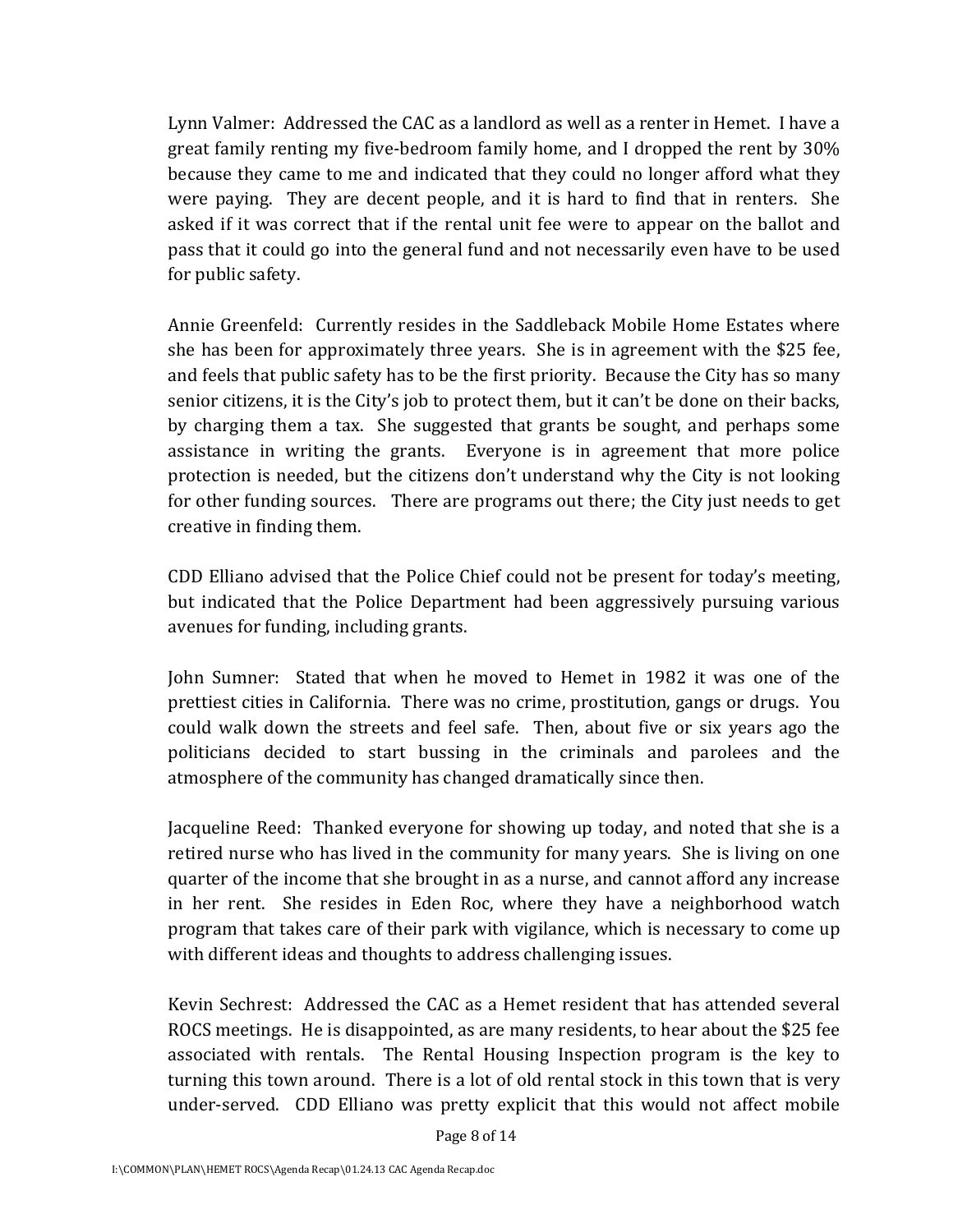homes, and we do have major problems with rentals in this town that need to be addressed. A \$25 fee is beyond what is justifiable, but the Rental Inspection program has been very successful in Sacramento, and he thinks this is what is needed for Hemet.

Diane Listu: Spoke as a realtor in Hemet, who sells mobile homes and has to convince people to move to this town. Why can't we make Hemet a destination point? The City should consider adding a water park on Domenigoni Parkway, along with an R.V. resort, and bring in revenue rather than taxing the citizens to death.

Chairman Goodrich closed the public comment session.

CAC Member Groff suggested that all of the people who say that they want to help should go to City Hall and sign up to be volunteers.

CAC Member Norm Kyriss agreed that the \$25 rental fee should not be imposed on the seniors, and mentioned a comment that had been made about tackling the source of the problem. He referred to the absentee landlords who do not screen their tenants, and suggested that Code Enforcement be utilized to check out some of these problem properties. He noted a recent incident where even the handyman fixing a vandalized property was afraid for his safety.

CAC Member John Gifford stated that this movement today is awesome. When people put their minds to something they can really get things done. For the people remaining in the audience, please note that you can send any suggestions that you have or come up with to the same mailbox that you sent your letters of opposition to.

CDD Elliano referred to the recently printed Hemet ROCS cards that are located on the table near the entry doors, which include the address for City Hall. Any suggestions can be sent to the Community Development Department.

**4. Summary Update on Hemet ROCS Field Operations Task Force Efforts –** *Community Development Director Deanna Elliano & Police Chief Dave Brown*

A detailed PowerPoint presentation was provided by CDD Elliano, who explained the purpose of the CAC, and outlined their current status & accomplishments, including ten ordinances to assist in combating crime. She noted what each of those ordinances were, and advised that all ordinances provide a foundation and tools for the existing police and code enforcement officers and task force members. She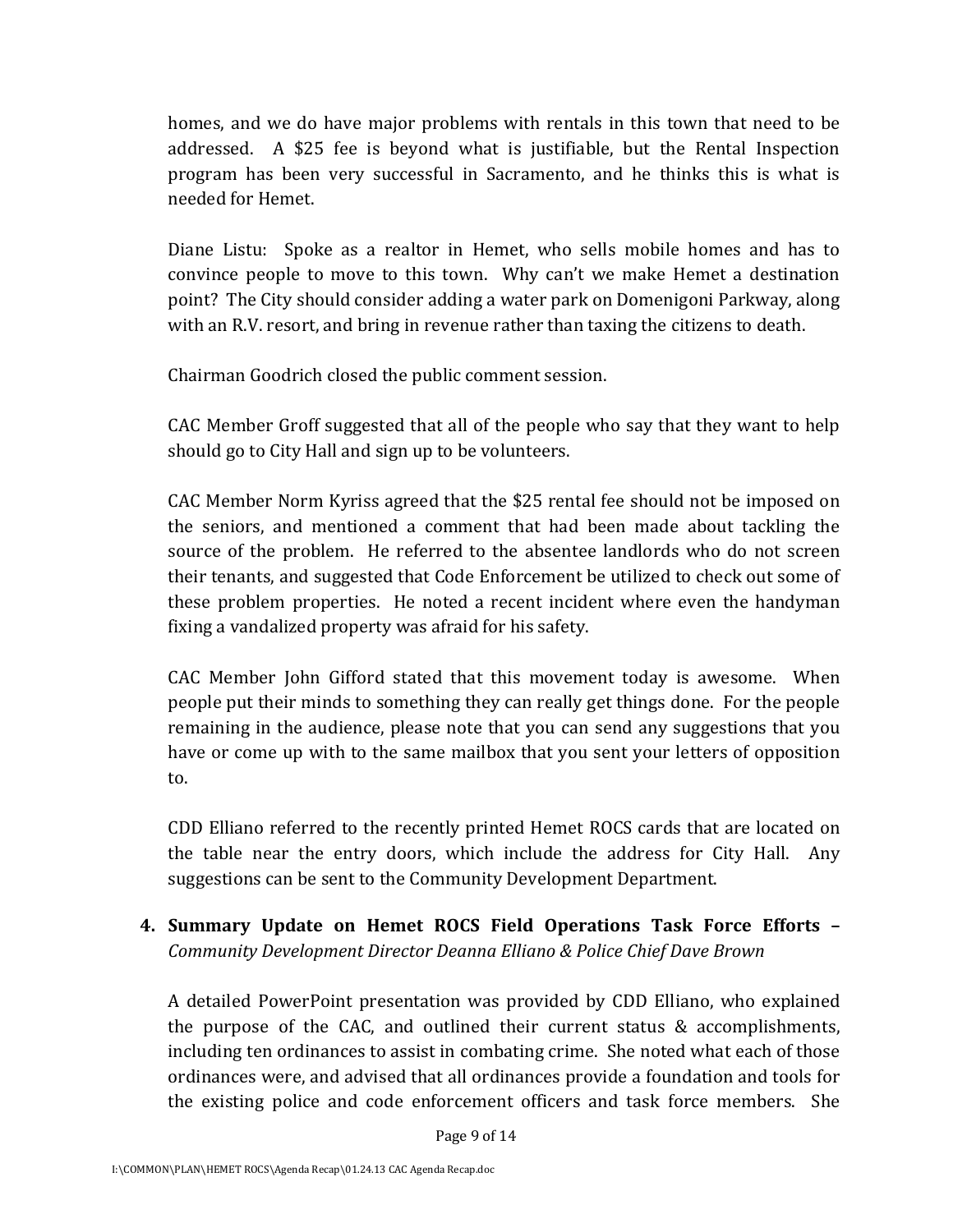discussed the remaining ordinances that were under preparation, including the Social Host ordinance, the Unruly Gatherings ordinance, an update to the Administrative Citations ordinance, an ordinance pertaining to abandoned and foreclosed homes, and an update to the Nuisance Abatement ordinance.

Hemet ROCS programs underway with existing staff resources include: Florida First; Shopping Cart Abatement (since this started in May of last year, 1,625 shopping carts have been retrieved by City staff); Graffiti Abatement by Valley‐Wide and the City's Public Works Department; the Hemet ROCS Operations Task Force, which rolled out in October/November as a task force effort that includes the Police Department, Code Enforcement, Building & Safety, and the Fire Department; volunteer programs; and ROCS Public Outreach, among others.

Hemet ROCS programs currently being developed are: the abatement of boarded up/abandoned properties; rental unit database & tracking system; Crime Free Multi‐Family Housing program; commercial property clean up & beautification; and off‐sale alcohol sales store inspections.

CDD Elliano went on to discuss property inspections performed by the Field Operations Task Force, noting that Tier 1 property inspections were led by the Police Department for safety reasons, and then followed up by Code Enforcement, Building & Safety, and Fire. Tier 2 properties do not tend to have safety issues that require a police presence, but are served more by Code Enforcement, Building & Safety, and the Fire Department. To date, the task force has completed 733 inspections at 10 separate properties. She outlined some success stories regarding those properties, including: the Carson Street apartments (Tier 1); the Diamond Inn (Tier 1); the Town & Country Mobile Home Park (Tier 1); the Palm Court Apartments (Tier 2); and the Oak Terrace Senior Apartments (Tier 2).

Unidentified member of the public: Do you have a list of what you're looking for in these inspections that could be provided to property owners so that they can be aware and prepared?

CDD Elliano responded that no such list has been developed yet for individual rentals but that there is a comprehensive list for mobile home park inspections. She noted that a 30‐day notice to MHP's was required prior to an inspection.

Chairman Goodrich asked if the MHP inspection checklist included an inspection of individual homes, or just the services of the park itself.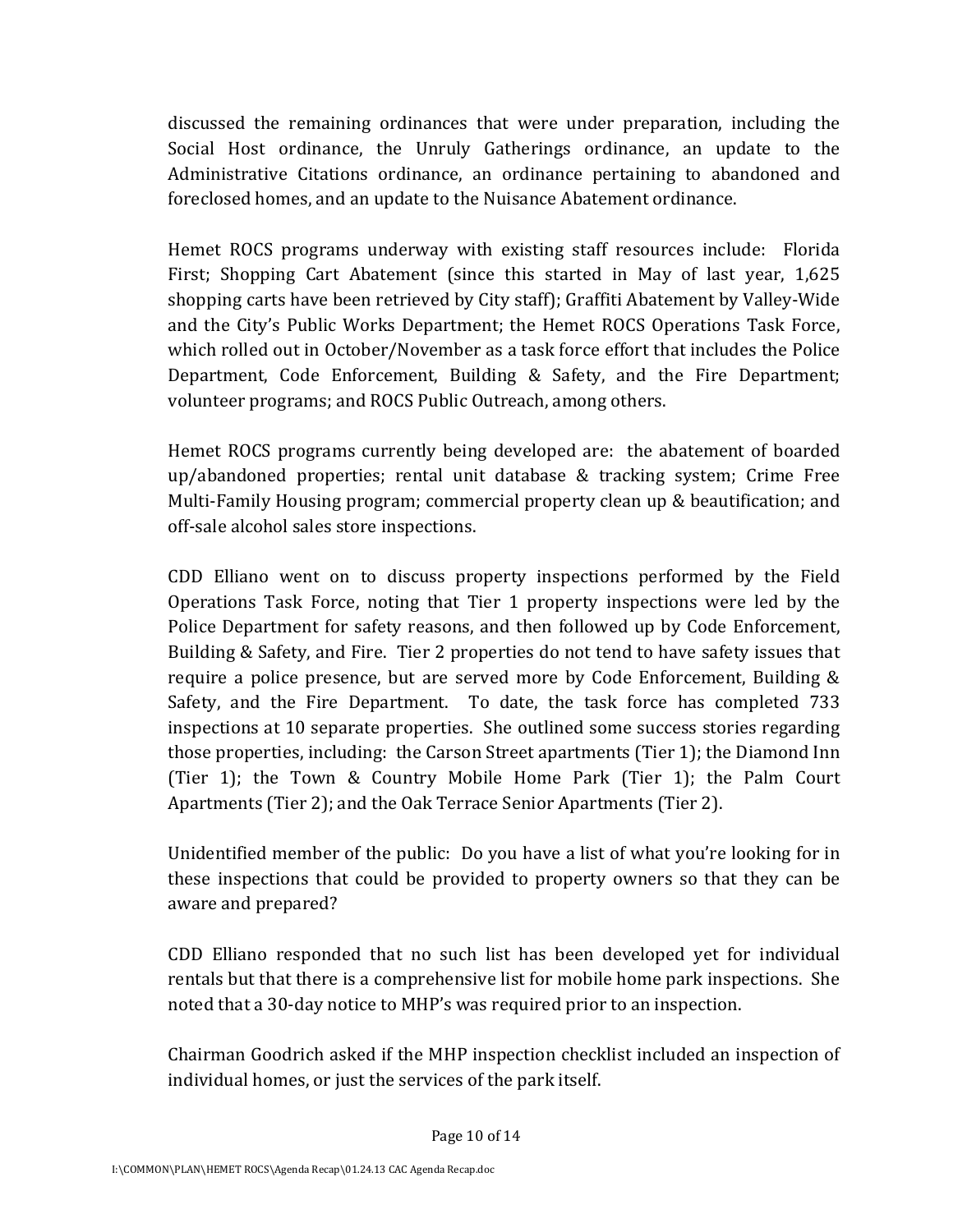CDD Elliano responded that the City's duty under Title 25 was for the exterior, unless a resident requests an interior inspection.

CAC Member Mari stated that the Riverside County HUD Section 8 Housing program has a wonderful inspection list, and in order to meet their qualifications for HUD housing it is very defined. She suggested that the City may want to consider this list for their inspection purposes.

Unidentified member of the public: How are properties selected for inspection?

CDD Elliano responded that, while the selection of Tier 1 properties is defined by specific criteria related to criminal activity or code complaints, Tier 2 properties are generally selected according to the number of complaints received regarding health and safety issues. However, we do have an upcoming inspection of a MHP that is being performed at the request of the park owners and residents.

CDD Elliano advised that due to the amount of time spent on these inspections and the subsequent follow‐up, staff was only able to complete about two inspections of apartment complexes or MHP's per month.

# **5. Update regarding status of citywide Rental Unit Database** *– Community Development Director Elliano*

CDD Elliano advised the CAC that in response to their inquiries about a city‐wide Rental Unit Database, staff was diligently working to establish one, however it has proven to be a very complex task.

CDD Elliano displayed a Power Point presentation to outline the efforts that had been expended thus far in establishing a comprehensive database. She explained that in reviewing a variety of different data sources, it was found that every data set is different – census data, California Department of Finance data, data from private companies, etc. We are striving to use aggregate data, and are currently exploring software options that might be helpful. Unfortunately, the City's existing business license software does not currently break data down by type, but staff is looking at ways to bring it up to date in order to do so.

CDD Elliano distributed a copy of "Current Data Results (January 2013)," and gave a brief explanation of the information. She noted that 22% of single‐family detached homes are currently rentals, whereas 81% of multi‐family housing types are rentals.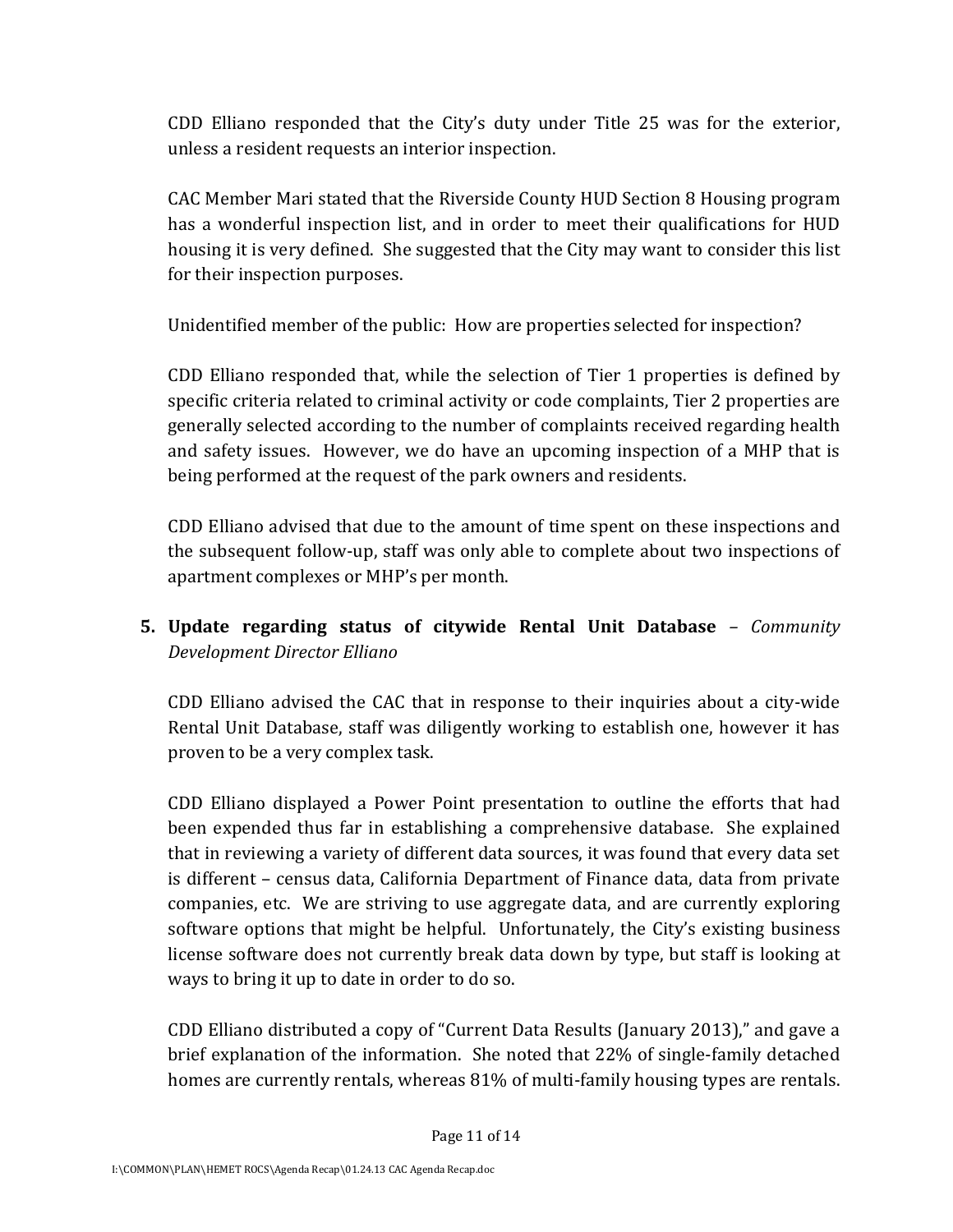A majority of mobile homes tend to be owner‐occupied, with only an approximate 12% being rentals. There is an estimated 14% vacancy rate.

Chairman Goodrich thanked CDD Elliano for her presentation, noting that the results were a bit more staggering than he had expected. He asked if it was truly correct that 32% of the community was comprised of rental property.

CDD Elliano indicated that this was correct, clarifying that 32% of the non‐vacant housing community is rental property.

Discussion ensued regarding the data results.

Chairman Goodrich indicated that he was aware that the City was required to provide a certain percentage of affordable housing, and asked what portion of the data provided reflected that.

CDD Elliano explained that the City's obligation to provide affordable housing is required by the State of California. The City does not actually have to provide the housing, or construct it, but rather needs to provide available land for affordable housing to be developed, as demanded by the state's Regional Housing Needs Allocation for our community.

CAC Member Groff stated that she wished the presentation had been given while the bulk of the audience was still present.

**6. Response to Community Comments regarding CAC discussion of potential rental unit fee/business license tax –***Community Development Director Elliano*

This item was reviewed immediately following Item No. 3.

**7. Report on Draft Social Host Ordinance –** *Community Development Director Elliano and City Attorney*

Continued to the February 28, 2013 CAC meeting

**8. Presentation regarding Police Department Technology Upgrades –***Police Chief Dave Brown*

Continued to the February 28, 2013 CAC meeting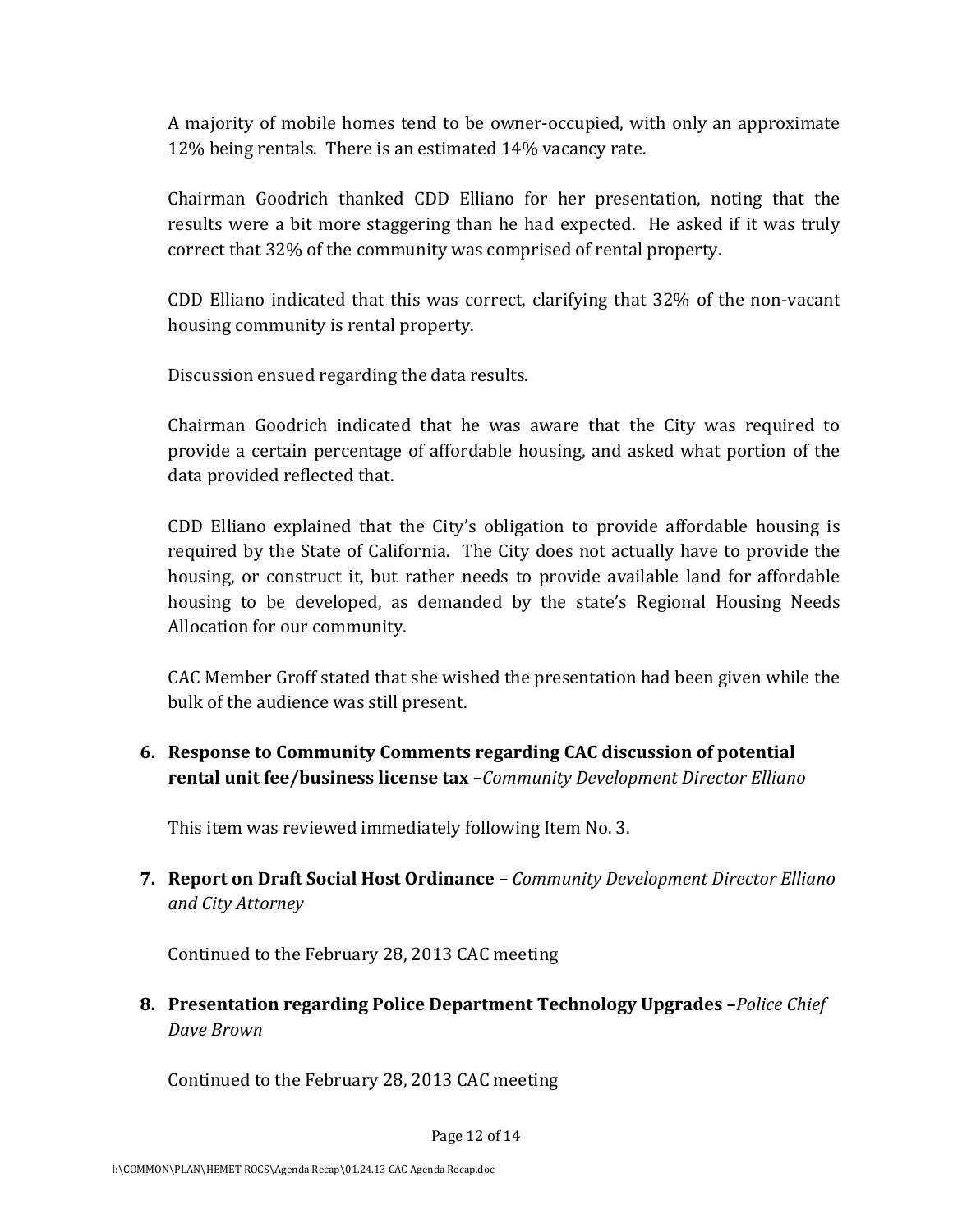#### **9. CAC Roundtable –** *CAC Chair & Committee Members*

Several members of the CAC requested a copy of CDD Elliano's updated presentation on accomplishments, and it was agreed that she would prepare a single‐page update that would be emailed to the CAC.

CAC Member Groff referred to an article in the paper regarding the City of San Bernardino's rolling out anti-prostitution plans, and their intent to post photos of "Johns" on their website. She suggested that the City of Hemet push for a similar effort, perhaps placing photos of the "Johns" in the newspaper.

A lengthy discussion ensued regarding this subject.

CAC Member Jim Connell referred to a "Project Rachel" that was designed to help girls that were stuck in prostitution to find a way out. He noted that there had been substantial success with the younger girls, with a smaller margin for those in their 20's and 30's.

CAC Member McComb referred to a police bulletin that she had seen which reported on AB 109 – the disastrous state law that has released so many criminals from state prisons and put them back on our streets. According to the bulletin, in the past 15 months 28,000 felons have been released, and are now on the streets with us.

CAC Member Gorman voiced his thought that a lot of what was heard at today's meeting was indicative of the crime in our valley. We are here to give ideas and options of what we might do to stop the crime, and this is one of the reasons that I wanted to be on this Committee. Many people say that lower rents are bringing the criminals here because they can afford to live here, and that what we need is more police. We clearly have a crime problem here. I was at a meeting recently, where a leading economist indicated that where there are more rentals, the crime is greater. It was never our intention to put this fee on the senior citizens in our valley – this was a misunderstanding of our prior discussions. We are here to try and bring suggestions forward to solve the criminal problem and restore our community. I personally believe that what this valley needs is more police, and to achieve that you have to pay for it. I would like to stick that fee to the absentee landlords who let unscreened tenants move into their rental properties.

CAC Member Groff asked if Hemet was considering installation of energy saving streetlights, as was the City of San Jacinto, as a money‐saving effort.